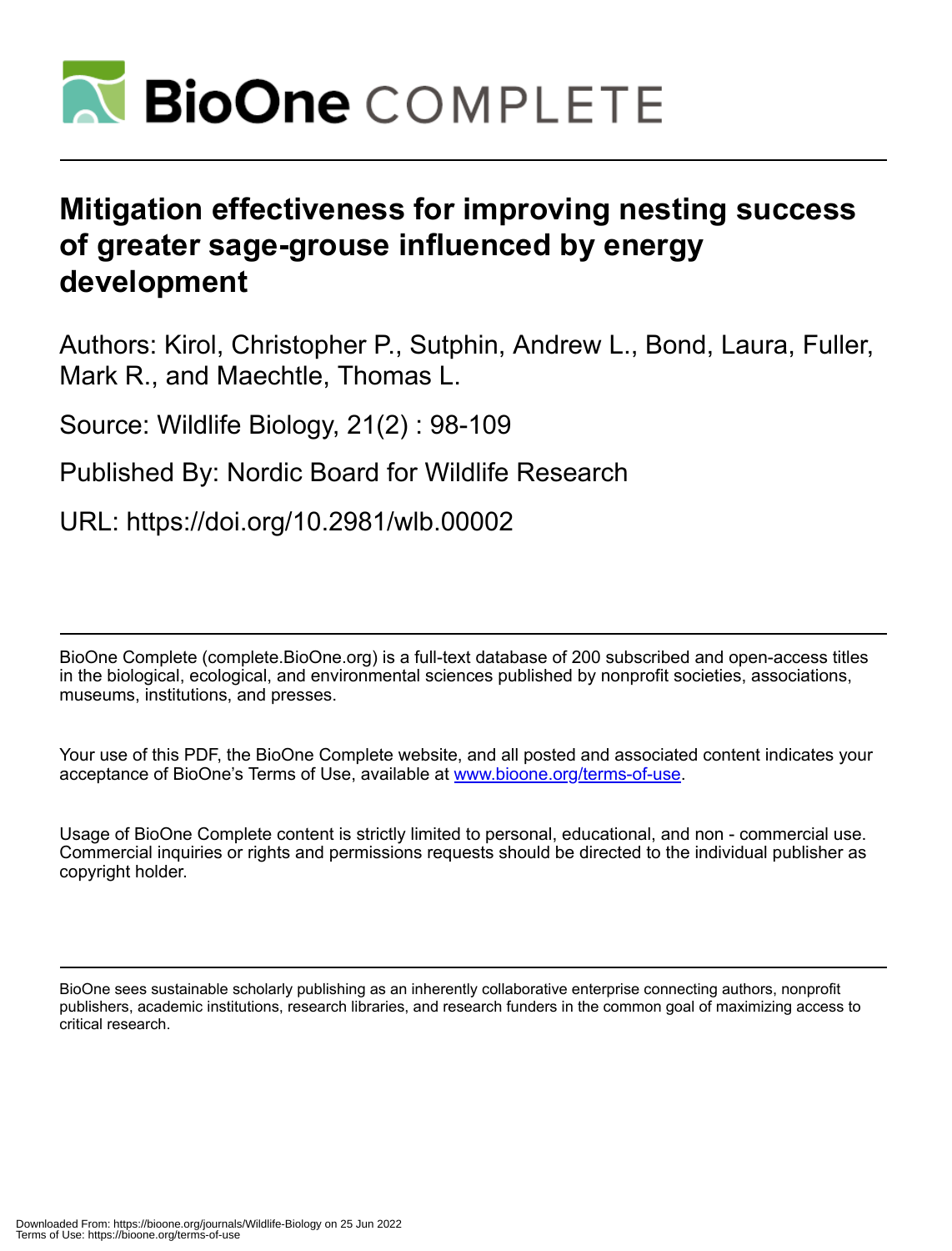# **Mitigation effectiveness for improving nesting success of greater**  sage-grouse influenced by energy development

#### **Christopher P. Kirol, Andrew L. Sutphin, Laura Bond, Mark R. Fuller and Thomas L. Maechtle**

 *C. P. Kirol (chris@bighornec.com), A. L. Sutphin and T. L. Maechtle, Big Horn Environmental Consultants, 730 E. Burkitt, Sheridan, WY 82801, USA. – L. Bond, Biomolecular Research Center, Boise State Univ., 1910 University Drive, Boise, ID 83725, USA. – M. R. Fuller, U.S. Geological Survey, Forest and Rangeland Ecosystem Science Center, Snake River Field Station, 970 Lusk Street, Boise, ID 83706, USA, and Boise State Univ. Raptor Research Center, Boise, ID 83725, USA* 

 Sagebrush *Artemisia* spp. habitats being developed for oil and gas reserves are inhabited by sagebrush obligate species – including the greater sage-grouse *Centrocercus urophasianus* (sage-grouse) that is currently being considered for protection under the U.S. Endangered Species Act. Numerous studies suggest increasing oil and gas development may exacerbate species extinction risks. Therefore, there is a great need for effective on-site mitigation to reduce impacts to co-occurring wildlife such as sage-grouse. Nesting success is a primary factor in avian productivity and declines in nesting success are also thought to be an important contributor to population declines in sage-grouse. From 2008 to 2011 we monitored 296 nests of radio-marked female sage-grouse in a natural gas (NG) field in the Powder River Basin, Wyoming, USA, and compared nest survival in mitigated and non-mitigated development areas and relatively unaltered areas to determine if specific mitigation practices were enhancing nest survival. Nest survival was highest in relatively unaltered habitats followed by mitigated, and then non-mitigated NG areas. Reservoirs used for holding NG discharge water had the greatest support as having a direct relationship to nest survival. Within a 5-km<sup>2</sup> area surrounding a nest, the probability of nest failure increased by about 15% for every 1.5 km increase in reservoir water edge. Reducing reservoirs was a mitigation focus and sage-grouse nesting in mitigated areas were exposed to almost half of the amount of water edge compared to those in nonmitigated areas. Further, we found that an increase in sagebrush cover was positively related to nest survival. Consequently, mitigation efforts focused on reducing reservoir construction and reducing surface disturbance, especially when the surface disturbance results in sagebrush removal, are important to enhancing sage-grouse nesting success.

 Increasing demand for energy is expected to result in more unaltered landscapes being used for the exploration and extraction of fossil fuels (Copeland et al. 2011). In western North America, an estimated 126 000 additional oil and gas wells will come into production over the next 20 years (Kiesecker et al. 2011). Energy development can result in direct, indirect and cumulative impacts to wildlife (Johnson and St-Laurent 2011). Because fossil fuel resources and associated development in western North America often occur in sagebrush *Artemisia* spp. ecosystems inhabited by sagebrush obligate species such as the greater sagegrouse *Centrocercus urophasianus* (sage-grouse), managers face complex challenges in balancing energy demands with species conservation.

 In response to declines in sage-grouse numbers, which have been largely attributed to anthropogenic disturbance of sagebrush habitats, the US Fish and Wildlife Service (USFWS) determined that the sage-grouse was a candidate for protection under the US Endangered Species Act (USFWS 2010). The primary threats identified in the decision include habitat loss and a lack of regulatory mechanisms to prevent future impacts (USFWS 2010). Much of the oil and gas development in the West occurs on lands under the jurisdiction of the US Bureau of Land Management (BLM) that are guided by a multiple-use mandate, and BLM lands hold most of remaining sagebrush habitats in North America (Naugle et al. 2011). Thus there is a great need for effective mitigation strategies that reduce impacts of energy development on co-occurring wildlife, especially declining species.

 Mitigation practices promoted by US regulatory agencies follow a hierarchy designed to avoid, minimize and restore biodiversity on-site while considering offset sites to address residual impacts (USFWS 1993, <www.fws.gov/ policy/501fw2.html>). For oil and gas development, onsite mitigation (i.e. minimize impacts) generally involves redesigning operations and infrastructure, or infrastructure placement with a goal to abate impacts to wildlife. Previous research suggested that the on-site mitigation required by the BLM in sage-grouse habitat (BLM base requirements; US BLM 2003) were inadequate for maintaining stable sage-grouse populations (Walker et al. 2007a, Naugle et al. 2011). Our research covers a period from 2008 to 2011 during which 526 natural gas (NG) wells were developed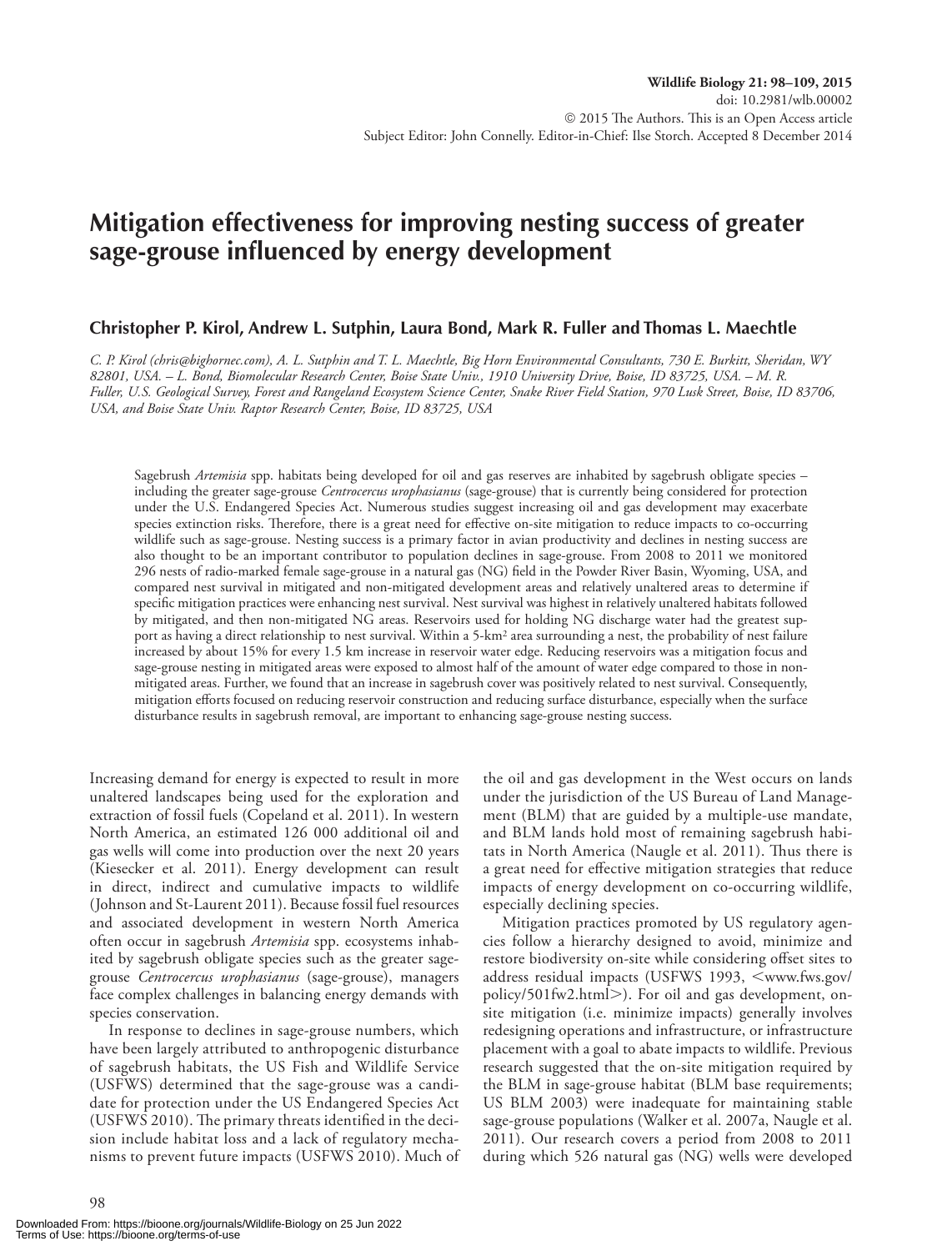in our study area and approximately 73% of these were developed following adaptive oil and gas development strategies (e.g. on-site mitigation beyond the BLM base requirements).

 We assessed mitigation practices that included reducing vehicle traffic volume (Lyon and Anderson 2003, Holloran 2005) by using remote well monitoring (Naugle et al. 2011), transporting water in pipelines to treatment facilities or perennial drainages in lieu of constructing on-site water reservoirs (Walker et al. 2007b), minimizing sagebrush removal, especially from dense sagebrush stands (Doherty 2008), burying power lines (Connelly et al. 2000), reducing road and well pad construction and associated surface disturbance, and buffering industrial noise (Lyon and Anderson 2003, Holloran 2005). Remote well monitoring was expected to reduce direct sage-grouse adult and chick mortality from vehicle collisions and to reduce their avoidance of roads associated with human activity and associated noise (Lyon and Anderson 2003, Naugle et al. 2011). A reduction in overhead power lines was expected to reduce perching structures for predators of sage-grouse (adult, chick and nest) and minimize avoidance by sage-grouse (i.e. reduce functional habitat loss; Connelly et al. 2000). Reducing on-site reservoirs was expected to reduce direct habitat loss and to lessen sagegrouse deaths due to West Nile virus (WNv) being augmented by vector mosquitoes breeding in reservoir edge habitats (Walker et al. 2007b). Further, we hypothesized that reservoirs were facilitating the spread of novel predators into sagebrush habitats; such as the striped skunk *Mephitis mephitis* and common raccoon *Procyon lotor* that are generally associated with water and riparian areas (Larivière and Messier 1998, Armstrong 2008). Finally, reductions in road and well pad construction and reducing disturbance in dense sagebrush stands was expected to diminish direct loss of sage-grouse habitat (Holloran 2005, Doherty 2008) and, increase nest survival because sagebrush cover is associated with nest survival (Webb et al. 2012).

There has been extensive research of habitat use by sagegrouse in landscapes altered by energy development and to a lesser extent sage-grouse productivity and survival (Naugle et al. 2011). However, we found no research that tested outcomes of on-site mitigation effectiveness on sage-grouse productivity measures such as nesting success. Herein, we explore implications of on-site mitigation practices to sagegrouse nest survival.

 Our primary objective was to determine if adaptive oil and gas development practices can mitigate negative effects of development on sage-grouse nesting success. Our second objective was to explore direct relationships between sage-grouse nest survival and the anthropogenic features of a NG field to determine if the on-site mitigation is targeting the infrastructure and development practices of greatest consequence to nest survival. More specifically, we designed this research to answer the questions: 1) does sage-grouse nest survival differ in mitigated, non-mitigated NG development habitats, and habitats not altered by NG development, and 2) what NG infrastructure features most influence observed differences in nest survival?

# **Material and methods**

#### **Study site**

This research occurred in the Powder River Basin (PRB), primarily in Johnson County with the northern portion extending into Sheridan County, Wyoming, USA (106°20'25.38"W, 44°18'35.431"N; Fig. 1). The study area encompassed 937-km<sup>2</sup> of which 61% was private land, 33% was public land administered by the BLM, and 6% was Wyoming state land. Cattle and sheep ranching were the primary agricultural uses and energy development, predominantly in the form of coal bed natural gas, was the primary energy extraction activity occurring in the study area. Seventy nine percent of the study area, including the majority of the private surface, held federally owned mineral rights under the jurisdiction of the BLM. At the end of the study period at total of 1499 wells were present within the study area. Well pads were generally developed at a density of 3.1 well pads per km<sup>2</sup> (80 acre spacing; US BLM 2003, Walker et al. 2007a). To the west, the study area was bordered by high quality nesting habitat (Doherty et al. 2010) that is part of a Wyoming sage-grouse conservation area (core area; - http://wgfd.wyo.gov/web2011/Departments/Wildlife/ pdfs/SG\_COREAREASV3\_CONNECTIVITY0000657. pdf>; accessed 30 May 2014).

 Sage-grouse nests in the PRB are exposed to native predators including the American badger *Taxidea taxus* , blackbilled magpie *Pica hudsonia* , bobcat *Lynx rufus* , bullsnake *Pituophis catenifer sayi* and coyote *Canis latrans* . Additionally, exotic predators (Hagen 2011), including the striped skunk, red fox *Vulpes vulpes* , and common raccoon, inhabit the study area in association with anthropogenic habitat alteration (Hagen 2011).

The climate in the study area is semi-arid. Monthly average temperatures ranged from  $21.6^{\circ}$ C in the summer to  $-5.8$ °C in the winter. Annual precipitation averaged 33 cm to 43 cm and average annual snowfall ranged from 84 cm to 170 cm. The majority of the study area was shrub-steppe habitat dominated by Wyoming big sagebrush *A. tridentata wyomingensis* . Plains silver sagebrush *A. cana cana* was present but at much lower abundance and was limited to drainage corridors.

#### **Field methods**

 We captured female sage-grouse in spring (mid-March through late April) 2008 through 2011 and in late summer (September) 2009 and 2010. In the spring, females were captured using a rocket-net (Giesen et al. 1982) and a CODA netlauncher on and near leks. In late summer, all females were captured with the CODA netlauncher. We adapted the CODA netlauncher to be a mobile unit, mounting it on a truck or all-terrain vehicle (ATV), that made it effective at capturing sage-grouse at or adjacent to lek locations (Sutphin and Maechtle unpubl.). We fitted VHF radio transmitters to female grouse. Transmitters weighed 22 g (~1.4% of mean female sage-grouse body mass), had a battery life expectancy of 789 d, and were equipped with mortality sensors. We classified sage-grouse as yearlings (first breeding season) or adults (second breeding season or older) based on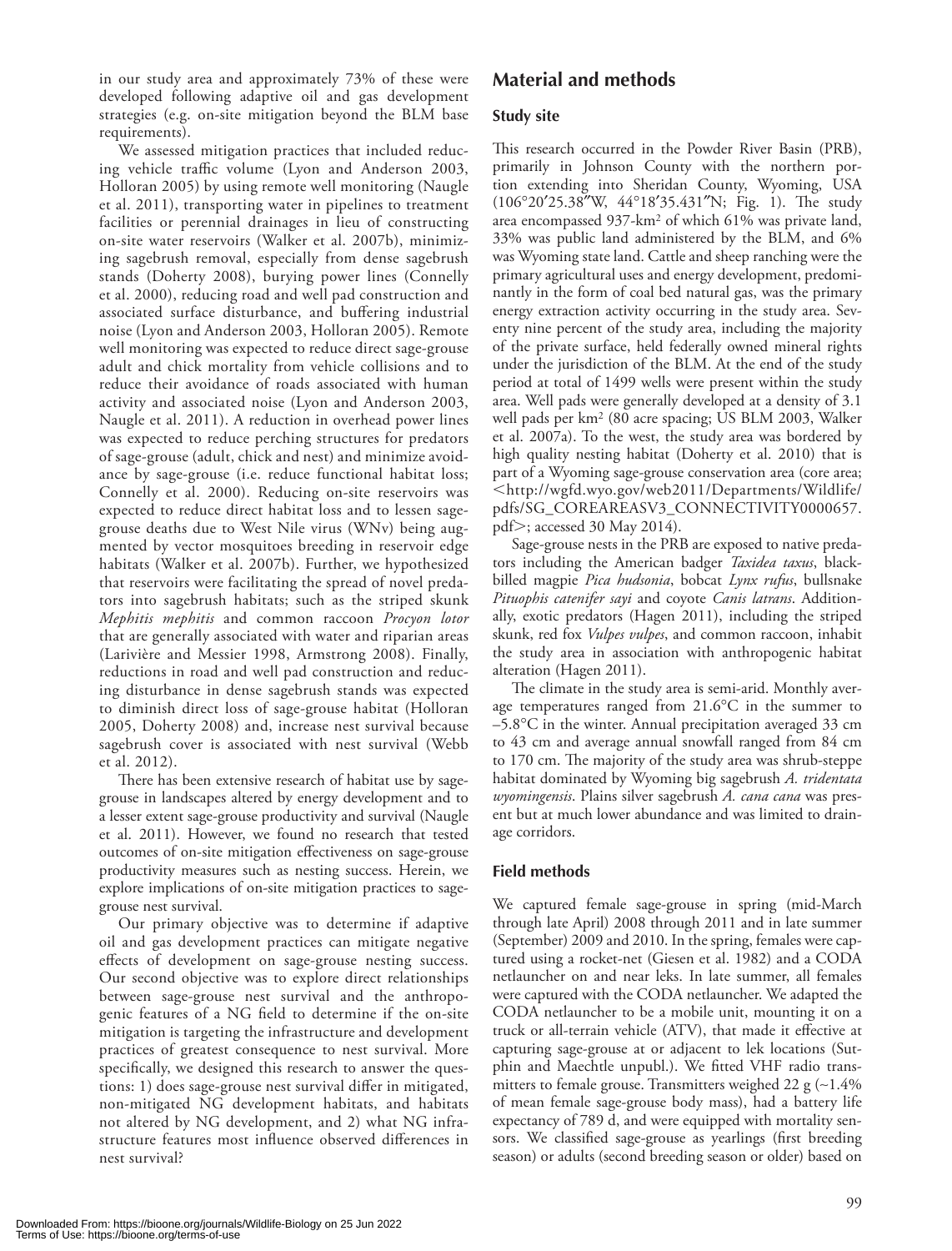

Figure 1. Study area and sage-grouse nest locations in northeast, Wyoming, USA, recorded in 2008-2011 and the current sage-grouse range.

the shape, condition and coloration of the outermost wing primaries (Eng 1955, Dalke et al. 1963). To obtain a representative and random sample of the sage-grouse population occupying the study area, we radio-marked females from 10 leks dispersed throughout the study area within and adjacent to NG development areas.

 We located radio-marked female sage-grouse on the ground using hand-held receivers and 3-element Yagi antennas during the nesting period (May-June). Nesting was confirmed by two consecutive visits that identified the radiomarked grouse using the same shrub or by visually observing the female on a nest with binoculars. After confirming a nest location, we monitored the status of the nest every 2–6 d until the conclusion of the nesting effort. To minimize disturbance to the female, we monitored the nests from a distance of  $\geq$  30 m using binoculars or by triangulating to the nest location using radio telemetry (Walker 2008). After recording or visiting a nest location, we retreated in a nonlinear and varying pattern each visit to prevent predators

Downloaded From: https://bioone.org/journals/Wildlife-Biology on 25 Jun 2022 Terms of Use: https://bioone.org/terms-of-use

100

from following human scent to the nest. The fate of the nest (successful or unsuccessful) was determined by the condition of the eggshells and shell membranes (Wallestad and Pyrah 1974). A nest was considered successful if  $\geq 1$  egg hatched. We classified a nest as unsuccessful if it was depredated, naturally abandoned, or if the female died during incubation.

#### **Predictor variables**

 Predictor variables used to explore our nest sample in the context of exposure to habitat conditions (e.g. mitigated and non-mitigated NG development) were compiled in a Geographic information system (GIS) framework and processed with ArcGIS 10.1 and Geospatial Modeling Environment (Beyer 2011). We developed environmental and anthropogenic variables at scales known to be biologically relevant to female sage-grouse during the reproductive period (Holloran and Anderson 2005, Aldridge and Boyce 2007, Doherty et al. 2010) but we limited these to four scales that were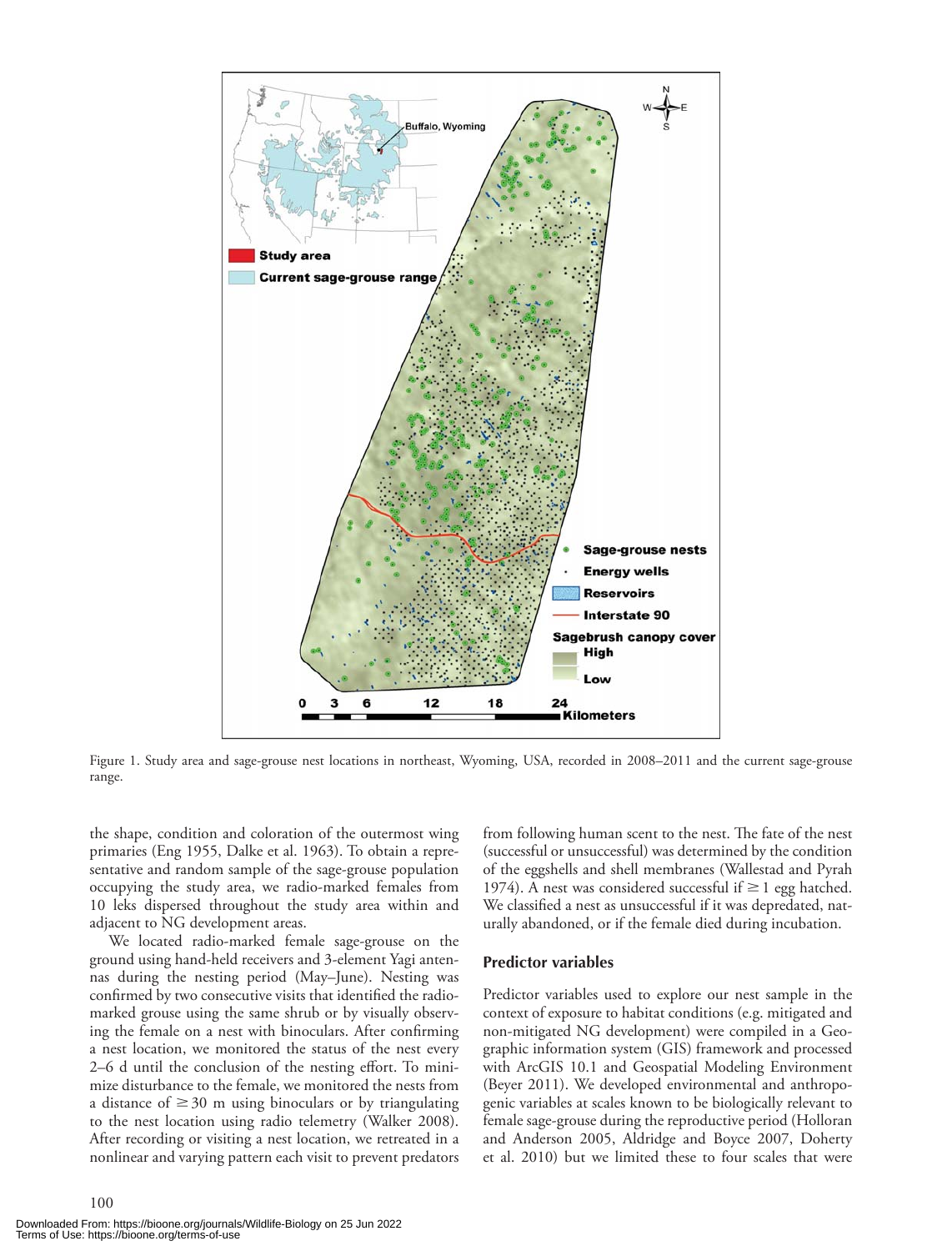relevant to the scale of NG development and the accompanying mitigation strategies we were exploring  $(0.35 \text{ km}^2, 1.0)$ km<sup>2</sup>, 2.0 km<sup>2</sup> and 5.0 km<sup>2</sup>; Table 1).

 Reducing impacts of NG wells was a mitigation target because research has demonstrated that energy wells can have negative effects on nest productivity (Dzialak et al. 2011, Webb et al. 2012, Kirol et al. 2015). We obtained data about active, plugged, and abandoned wells from the Wyoming Oil and Gas Conservation Commission that included location, status date and spud date (initiation of drilling) updated to December 2011 (Table 1). Energy development was ongoing during the study; thus, to accurately characterize when infrastructure was established we time-stamped wells based on the spud date and batched them into year increments for

Table 1. Anthropogenic and environmental predictor variables and scales (i.e. analysis regions) considered in our daily nest survival modeling of greater sage-grouse nests (n = 296) in an energy-altered landscape in the Powder River Basin, Wyoming, 2008–2011.

| Predictor<br>variable       | Variable structure                                         | Description                                                                                                                                                                                                                                                                               |
|-----------------------------|------------------------------------------------------------|-------------------------------------------------------------------------------------------------------------------------------------------------------------------------------------------------------------------------------------------------------------------------------------------|
| Anthropogenic <sup>ab</sup> |                                                            |                                                                                                                                                                                                                                                                                           |
| WellCntc                    | scale: 0.35, 1.0, 2.0, 5.0 (km <sup>2</sup> )              | count of energy wells (primarily natural gas wells) within scale                                                                                                                                                                                                                          |
| WellPadc                    | scale: 0.35, 1.0, 2.0, 5.0 (km <sup>2</sup> )              | count of energy well pads (some pads contained > 1 energy<br>well) within scale                                                                                                                                                                                                           |
| NearWell                    | decay distance: 0.335, 0.564, 0.800, 1.260 (km)            | distance to nearest energy well as decay per scale                                                                                                                                                                                                                                        |
| NearRoad                    | decay distance: 0.335, 0.564, 0.800, 1.260 (km)            | distance to the nearest class $1 =$ paved road (paved highway),<br>$class 2 = primary road (constructed and regularly maintained)$<br>gravel road), or class $3$ = resource road (short infrastructure<br>access road) as decay per scale                                                 |
| NearClass1RD                | decay distance: 0.335, 0.564, 0.800, 1.260 (km)            | distance to the nearest class 2 road as decay per scale                                                                                                                                                                                                                                   |
| NearClass2RD                | decay distance: 0.335, 0.564, 0.800, 1.260 (km)            | distance to the nearest class 2 road as decay per scale                                                                                                                                                                                                                                   |
| NearClass3RD                | decay distance: 0.335, 0.564, 0.800, 1.260 (km)            | distance to the nearest class 3 road as decay per scale                                                                                                                                                                                                                                   |
| AllRoadc                    | scale: 0.35, 1.0, 2.0, 5.0 (km <sup>2</sup> )              | total linear distance of all roads (class 1, class 2, and class 3<br>roads combined) within scale                                                                                                                                                                                         |
| Class1RD <sup>c</sup>       | scale: 0.35, 1.0, 2.0, 5.0 (km <sup>2</sup> )              | total linear distance of class 1 roads within scale                                                                                                                                                                                                                                       |
| Class2RD <sup>c</sup>       | scale: 0.35, 1.0, 2.0, 5.0 (km <sup>2</sup> )              | total linear distance of class 2 roads within scale                                                                                                                                                                                                                                       |
| Class3RD <sup>c</sup>       | scale: 0.35, 1.0, 2.0, 5.0 (km <sup>2</sup> )              | total linear distance of class 3 roads within scale                                                                                                                                                                                                                                       |
| NearPwrLine                 | decay distance: 0.335, 0.564, 0.800, 1.260 (km)            | distance to nearest overhead power line as decay per scale                                                                                                                                                                                                                                |
| PwrLinec                    | scale: 0.35, 1.0, 2.0, 5.0 (km <sup>2</sup> )              | total linear distance of overhead power lines within scale                                                                                                                                                                                                                                |
| NearPersistWater            | decay distance: 0.335, 0.564, 0.800, 1.260 (km)            | distance to nearest water bodies that persist throughout the<br>summer—energy and/or stock watering reservoirs, and peren-<br>nial water drainages (Powder River and Crazy Woman Creek)<br>as decay per scale                                                                             |
| WaterEdgec                  | Scale: 0.35, 1.0, 2.0, 5.0 (km <sup>2</sup> )              | total linear distance of water edge in analysis region-energy and/<br>or stock watering reservoirs, and perennial water drainages<br>(Powder River and Crazy Woman Creek) within scale                                                                                                    |
| SurfaceDistbc               | scale: 0.35, 1.0, 2.0, 5.0 (km <sup>2</sup> )              | surface disturbance footprint (bare ground resulting from<br>vegetation removal) as proportion of 10-m cells within<br>scale-combination of anthropogenic features (energy<br>infrastructure, all roads [class $1, 2$ , and 3 roads], man-made<br>reservoirs, gravel pits, and dwellings) |
| Environmental <sup>a</sup>  |                                                            |                                                                                                                                                                                                                                                                                           |
| Sagec                       | scale: 0.35, 1.0, 2.0, 5.0 (km <sup>2</sup> )              | mean sagebrush Artemisia sp. cover (%; Homer et al. 2012)<br>within scale                                                                                                                                                                                                                 |
| SageSDc                     | scale: 0.35, 1.0, 2.0, 5.0 (km <sup>2</sup> )              | standard deviation of sagebrush Artemisia sp. cover (%; Homer<br>et al. 2012) within scale                                                                                                                                                                                                |
| ShrubHgtc                   | scale: 0.35, 1.0, 2.0, 5.0 (km <sup>2</sup> )              | mean shrub height (cm; Homer et al. 2012) within scale                                                                                                                                                                                                                                    |
| ShrubHgtSDc                 | scale: 0.35, 1.0, 2.0, 5.0 (km <sup>2</sup> )              | standard deviation of shrub height (cm; Homer et al. 2012)<br>within scale                                                                                                                                                                                                                |
| TWIc                        | scale: 0.35, 1.0, 2.0, 5.0 (km <sup>2</sup> )              | mean topographic wetness index $(TWI)$ ; high values $=$ increased<br>soil moisture; Theobald 2007) within scale-processed using<br>a 1/3-arc-second National Elevation Dataset (NED; 10-m<br>DEM)                                                                                        |
| VRM <sup>d</sup>            | scale: 0.35, 1.0, 2.0, 5.0 (km <sup>2</sup> ) <sup>d</sup> | mean topographic roughness (vector roughness measure [VRM;<br>Sappington et al. 2007]) within scale calculated as a square<br>analysis region-processed using a 1/3-arc-second National<br>Elevation Dataset (NED; 10-m DEM)                                                              |

<sup>a</sup>to ensure spatial accuracy, predictor variables were verified, corrected, or digitized using NAIP imagery (USDA national agriculture imagery program collected in 2006, 2009, and 2012) and ESRI world imagery (Environmental systems research institute world imagery web map that

benergy wells and associated infrastructure (roads, overhead power lines, man-made reservoirs), and surface disturbance footprint were timestamped based on the corresponding well(s) spud date and as-built POD maps and batched into year increments to depict annual additions or deductions (i.e. wells that were plugged and abandoned during the study) in energy infrastructure during the study period. <sup>c</sup>circular scales: 0.35 km<sup>2</sup> = 0.335-km radii, 1.0 km<sup>2</sup> = 0.564-km radii, 2.0 km<sup>2</sup> = 0.800-km radii, and 5.0 km<sup>2</sup> = 1.260-km radii. dvector roughness measure (VRM) was calculated within a square scale.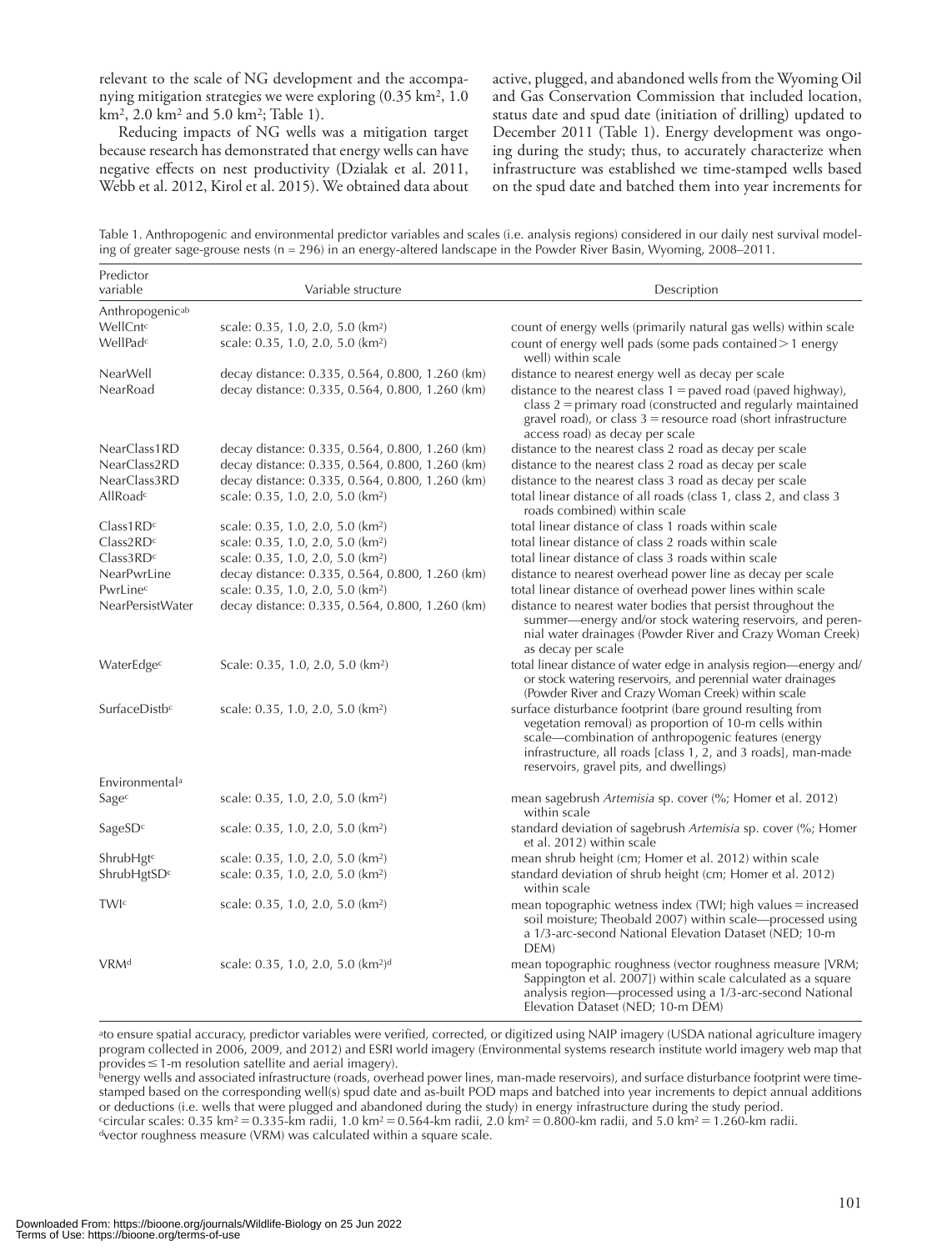the entire study period (2008-2011). We confirmed active wells for each year (2008-2011) by checking the active well data against the plugged and abandoned well data.

 One of the mitigation strategies was focused on reducing vehicle traffic and road construction. Because of inaccuracies in publically available roads layers (e.g. TIGER/Line 2010 public-domain road layers) in the PRB, we manually digitized roads (paved and gravel) using 1-m National Agriculture Imagery Program (NAIP) imagery at a ∼ 1:3000 screen resolution. We classified our roads as: class 1 paved roads, class 2 primary roads (constructed and regularly maintained gravel roads), and class 3 resource roads (short infrastructure access roads; Finn and Knick 2011). For this research we were primarily concerned with roads that were used routinely to access wells and other human infrastructure; thus, our roads layer did not include primitive roads (i.e.  $4 \times 4$ two-tracks) that are not maintained (Table 1).

 Minimizing overhead power lines was a mitigation focus. Overhead power line location data, updated to 2012, was obtained from Powder River Energy Corporation. Overhead power lines were checked for spatial accuracy using ESRI world imagery that provides  $\leq$  1-m resolution satellite and aerial imagery (<http://services.arcgisonline.com/ArcGIS/ rest/services/World\_Imagery/MapServer , accessed 1 April 2013). Individual power poles are visible with this imagery (Table 1).

 Coal bed natural gas extraction requires the dewatering of wells which results in large amounts of produced water that is often stored in reservoirs. Reservoir construction causes direct habitat loss and has been linked to sage-grouse deaths from WNv infections related to increases in mosquito habitat (Walker et al. 2007b). The variable persistent water was defined as surface water that was maintained throughout the summer and included reservoirs and ponds and two perennial drainages – Powder River and Crazy Woman Creek (Table 1). Reservoirs and ponds in our study area were manmade and constructed for NG water storage or livestock watering. Surface water edge was manually digitized using NAIP imagery. Because NAIP imagery is collected between July-August in Wyoming this reflected persistence of surface water throughout the summer.

 A mitigation focus was to reduce surface disturbance associated with NG development that results in direct habitat loss and habitat fragmentation that can lead to increased predation (Hagen 2011). We calculated the footprint of surface disturbance – bare ground devoid of vegetation – by creating a disturbance layer. In developing this layer, with the exception of roads, we manually digitized surface disturbance using NAIP imagery at a ∼ 1:3000 screen resolution across the study area. The disturbance area of class 1, 2 and 3 roads were generated by buffering each road class by an average disturbance width measured in the field and confirmed using imagery. The average disturbance width in our study area was 8 m, 10 m and 30 m for class 1, 2 and 3 roads, respectively. Our surface disturbance data consisted of all anthropogenic disturbance including well pads, compressor sites, transfer stations, paved and gravel roads, man-made reservoirs, human dwellings and gravel pits (Table 1).

 We found that the unprocessed infrastructure data had many inaccuracies, such as incorrect well locations. Using available imagery we found that the well points were often

not accurate to the actual pad location, with no spatial pattern to this inconsistency, or a well structure would be visible but lack a well point in the database. Further, we determined that publically available roads layers were not sufficient to use at the finer scales assessed here because the roads in these layers often did not track the actual road footprint and frequently did not have a road denoted when a road was present. Therefore, we used NAIP and ESRI world imagery to inspect the analysis area and validate, digitize or correct infrastructure locations. The NAIP imagery used was collected for Wyoming, USA between July-August on a 3-year rotation (2006, 2009, 2012; <http://datagateway.nrcs.usda. gov  $>$ , accessed 1 July 2013).

 We used the time-stamped wells and as-built plan of development (POD) maps, provided by the BLM-Buffalo Field Office, to batch all NG variables (e.g. roads, reservoirs, power lines, surface disturbance) into year increments to depict annual additions or deductions (i.e. wells that were plugged and abandoned during the study). Wells and corresponding infrastructure that were drilled (spud date) by 1 May in the sample year were included in that year. The POD maps reflect individual NG development areas with all associated infrastructure (roads, wells, reservoirs, utility corridors, etc.). PODs are specific to individual producers and POD maps are dated based on construction completion.

 We modeled nest distance from feature variables using exponential distance decay functions (Table 1; Fedy and Martin 2011) to account for decreasing magnitude of influence with increasing distance from anthropogenic features (e.g. distance to nearest road or to overhead power line) on nest survival. The calculated decay value using the form *e*(-d/α) where *d* was the distance in kilometers from the nest to the feature, and  $\alpha$  was set to correspond with each window size radius – 0.335-km, 0.564-km, 0.800-km and 1.260-km. This transformation scaled each variable between 0 and 1, with the highest values close to the feature of interest and 0 at the farthest distances.

 Relationships between environmental characteristics (i.e. vegetation and terrain features) and sage-grouse nest survival have been well documented in previous research (Holloran 2005, Aldridge and Boyce 2007, Dzialak et al. 2011, Webb et al. 2012, Kirol et al. 2015). We included environmental variables in our modeling effort to facilitate interpretation of anthropogenic effects and mitigation by controlling for habitat variability related to environmental differences in our nest sample. The environmental variables compiled included four vegetation variables: shrub height (variable includes all shrub species), standard deviation in shrub height, sagebrush *Artemisia* sp. canopy cover, and the standard deviation in sagebrush canopy cover all processed from Wyoming sagebrush products (Homer et al. 2012); and two terrain variables: topographic wetness index (TWI; Theobald 2007), and vector roughness measure (VRM; Sappington et al. 2007; Table 1). TWI is a form of compound topographic index (CTI) that predicts surface water accumulation on the basis of landscape concavity and hydrology (Theobald 2007). VRM represents terrain ruggedness with low VRM values indicating flatter areas (low slope), moderate values indicating high slope but relatively even terrain (low ruggedness), and high values indicating high slope and broken terrain (high ruggedness; Sappington et al. 2007). We visually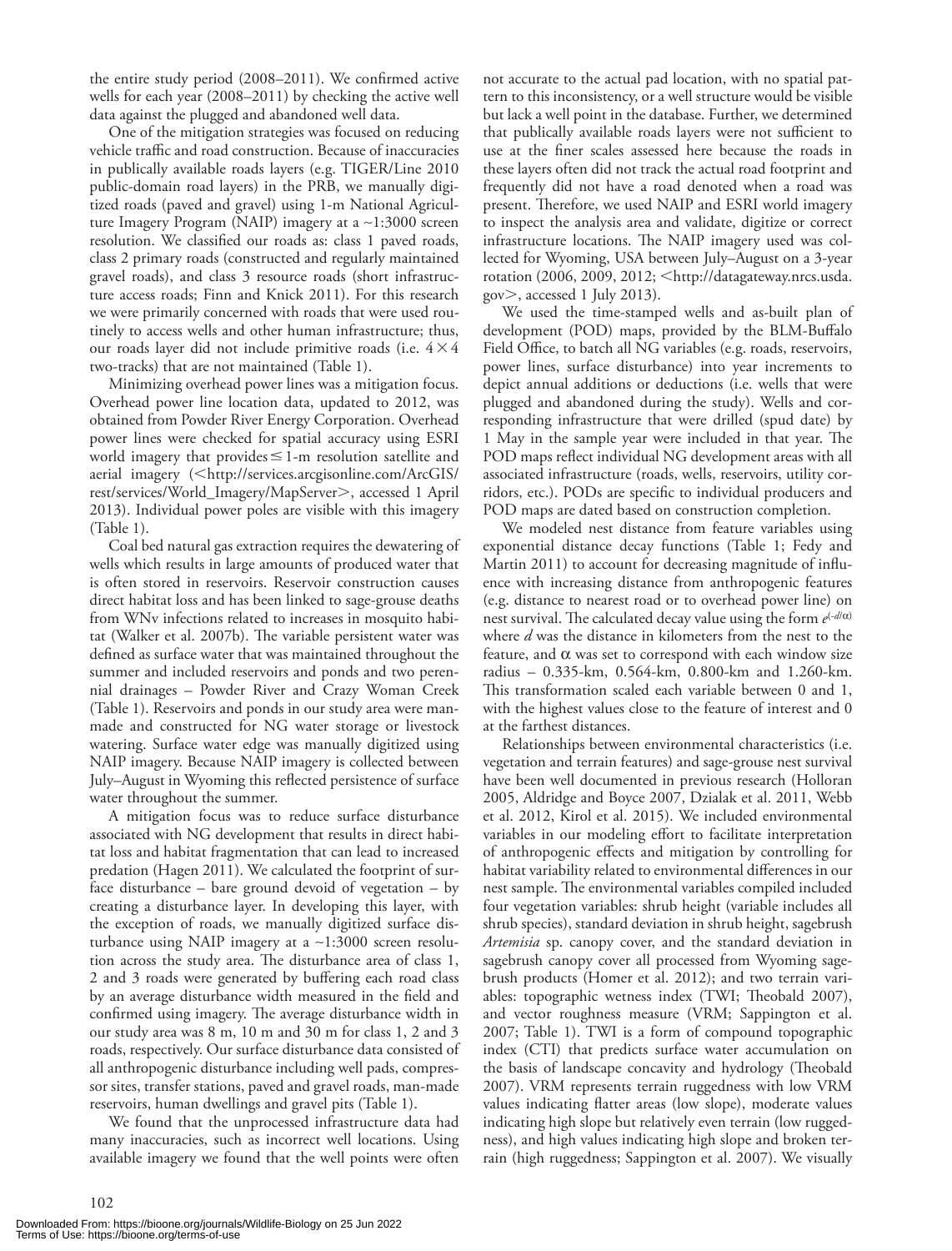checked the accuracy of environmental variables with ESRI world imagery.

#### **Exposure-type factor variable**

The on-site mitigation practices were implemented by Anadarko Petroleum Corporation [APC] in cooperation with the BLM. These practices were implemented for NG development that started in 2008. We separated our well data into two strata of wells, either mitigated or non-mitigated. Mitigated wells were those that were constructed by APC and were established in 2008 or after – reflecting when mitigation was implemented by APC. Non-mitigated NG wells were wells that were drilled by other producers, that were not implementing mitigation beyond the BLM base requirements (US BLM 2003), and wells that were drilled by APC prior to 2008 before the mitigation strategies were implemented. Wells and supporting infrastructure (roads, power lines and reservoirs) were generally developed concurrently within a POD (in our study area PODs contained from 1 to 98 wells). Consequently, mitigated and non-mitigated wells and associated infrastructure were spatially clustered. Therefore, as-built POD maps further informed our mitigated and non-mitigated well groupings.

In concurrence with our research objective to test effects of mitigation and because on-site mitigation is not necessarily localized to an individual well but more broadly applied to a POD (e.g. reduced surface disturbance, buried power lines, and remote well monitoring), nests were grouped by an exposure-type variable into four levels based on development and mitigation exposure. Relative to each scale (0.335-km radii, 0.564-km radii, 0.800-km radii and 1.260-km radii), the nest sample was categorized as within mitigated development (level 2: mitigated nests), within non-mitigated development (level 3: non-mitigated nests), on the periphery of development (level 4), or in relatively unaltered habitats outside of development (level 1: unaltered nests). Exposuretype level 1 indicated that no energy development (e.g. wells and associated infrastructure) or energy related development (e.g. access roads and overhead power lines) was within scale. However, non-energy related anthropogenic features may have been in scale (e.g. livestock watering reservoirs). Level 2 indicated that the majority  $($  > 50%) of the energy development within the scale was mitigated. Level 3 indicated that less than 50% of the energy development within the scale was mitigated. Nests classified as level 4 were those that had energy related access roads or overhead power lines within scale but no energy wells or PODs within scale. For example, nests classified as level 4 may have had a class 2 access road within scale that was used to access energy development. Most nests within development were conclusively in mitigated or non-mitigated PODs (level 2 or 3) and no nests in our sample were exposed to an even split of mitigated and non-mitigated NG development.

#### **Statistical analysis**

 We explored potential relationships between predictor variables and daily nest survival (DNS) using logistic exposure (LE) described by Shaffer (2004) and Rotella et al. (2004). Estimates of nest survival (i.e.  $\geq 1$  egg hatched) were based on a 28 day incubation period. Early assessments indicated that year was best included as fixed effect, and that it was not necessary to model covariance with respect to re-nests or nesting attempts by the same female over multiple years. Predictor variables, other than decay distances, were standardized (subtracting the overall mean value from each observation and dividing by the overall standard deviation) resulting in a value range of approximately  $-5.0$  to 5.0. This step allowed for higher numerical efficiency (Fox 2008) and prevented observations that naturally occurred as larger values to overly influence parameter estimates. Pearson correlation was calculated between all pairs of variables and we did not allow variables displaying high correlation  $(\geq$ |0.7|) to be included in the same model at any stage in our modeling effort.

 Because our primary goal was to evaluate relative changes in nest survival in the presence of NG development and mitigation, we identified the most appropriate scales for the environmental variables by assessing AIC<sub>c</sub> scores (Hurvich and Tsai 1989, Burnham and Anderson 2009). Once these scales were identified, we left the environmental variables and study year in the model to select the mitigation scale and anthropogenic variables. The environmental variables did not compete with anthropogenic variables; their presence was needed to account for variation in observed nest survival and to facilitate interpretation of the anthropogenic variables as statistical control variables (Hosmer and Lemeshow 2008).

 In combination with our multi-scale environmental model and study year we fit all four scales of exposuretype to assess the most informative scale. We selected the exposure-type variable-scale with the lowest AIC<sub>c</sub> score. The model with the selected exposure-type variable, the environmental variables and study year formed our base model that was used in subsequential modeling steps.

 We next considered each anthropogenic variable, at each scale, with the base model (study year, environmental variables and exposure-type). We selected the best supported variable-scale for each anthropogenic predictor, based on either  $AIC_c$  or, when there was near parity in  $AIC_c$  scores, support by the degree of 85% confidence interval (CI) overlap of the individual predictor variables (i.e. the variables with the least amount of overlap of zero; Hosmer and Lemeshow 2008, Arnold 2010). We fit all possible combinations of these 10 selected anthropogenic variables, as well as interaction terms between anthropogenic variables and habitat (environmental variables) that made biological sense as multiplicative effects or had literature support. The interaction terms we explored included: sagebrush cover (Sage)  $\times$ well density (WellCnt; Walker et al. 2007a), sagebrush cover  $\times$  road density (AllRoad; Pitman et. al. 2005), sagebrush  $\times$ disturbance (SurfaceDistb; Holloran et al. 2005), and shrub height (ShrubHgt)  $\times$  distance to power line (NearPwrLine), sagebrush cover  $\times$  power line density (PwrLine), and sagebrush cover  $\times$  water edge (WaterEdge). The variables in the interaction terms were also explored at all scales and scale combinations.

Throughout the modeling steps we assessed model adequacy by examining residual plots for trends with included and unincluded predictor variables (Tutz 2012). This allowed an additional review of the scales chosen as well as an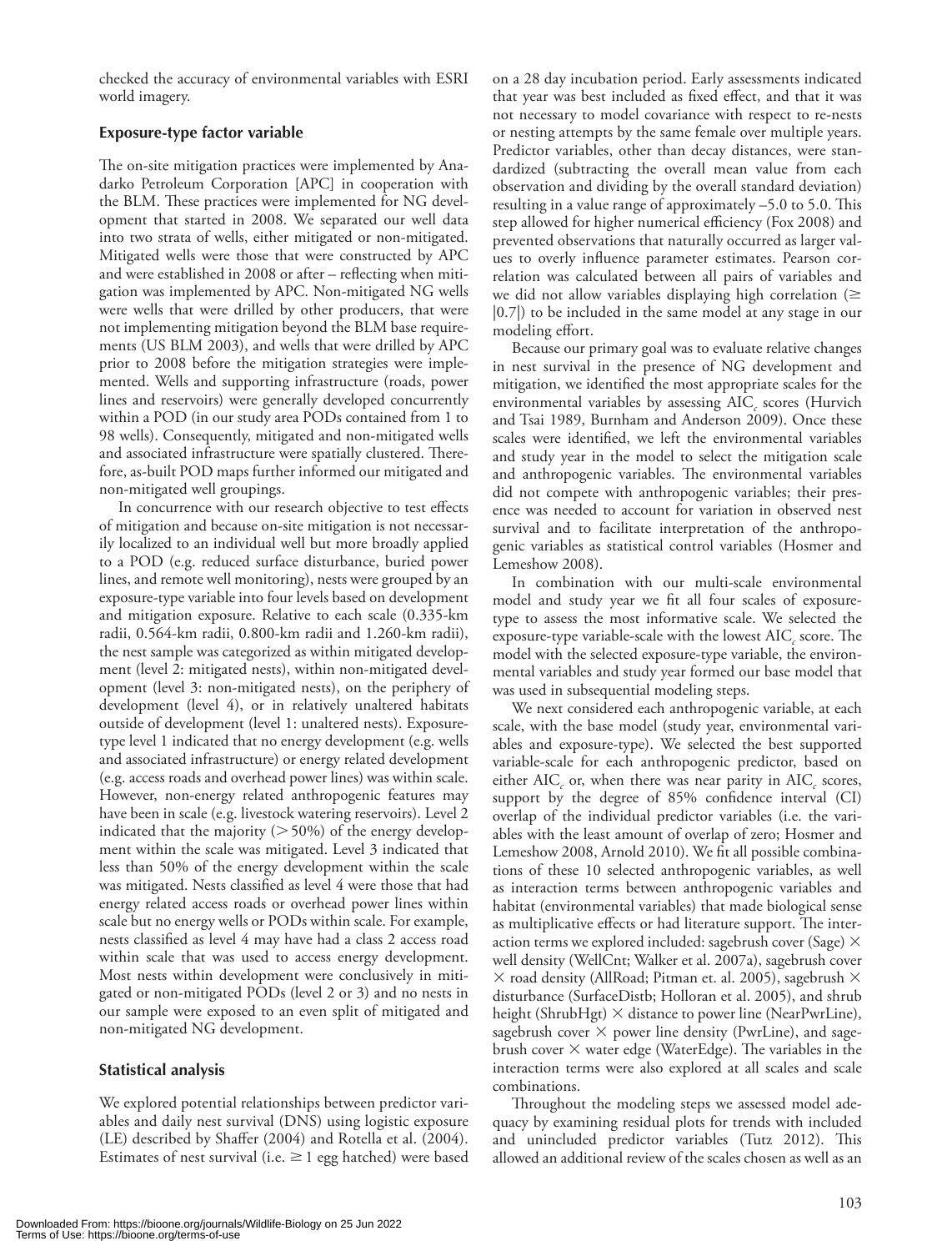indication of whether additional variables should be considered. We followed Arnold (2010) to identify variables as uninformative by variable weights and parameter estimates that had 85% CIs that overlapped zero.

 We used variance decomposition to assess how much variation in sage-grouse nest survival is explained by habitat (i.e. environmental variables), study year, exposure-type and anthropogenic features in our study area. Variance decomposition is a statistical approach to partition the explained variation or the relative influence of different variables or variable sets in a full model (Whittaker 1984, Lawler and Edwards 2006). It uses the maximum likelihood function to separate the total model variation into shared and pure variation. Shared variation is jointly explained by different variables or variable sets and pure variation is the variation that is independently explained by a single variable or variable set. We defined our full model for variance decomposition as the total set of the variables in the top and competitive  $( \Delta AIC_c \leq 2.0) \text{ model(s).}$  The model types for this assessment were groups of predictors that explain anthropogenic features (type 1), habitat characteristics (type 2), study year (type 3) and exposure-type (type 4).

 All computations were conducted using SAS ver. 9.3. Model-derived results (e.g. coefficients and nest survival predictions) are presented with 85% CIs for compatibility with the AIC<sub>c</sub> variable selection process (Arnold 2010).

## **Results**

We monitored 301 nests ( $n = 68$  in 2008,  $n = 76$  in 2009,  $n = 84$  in 2010 and  $n = 68$  in 2011) from 2008–2011 of which 156 were unsuccessful. Five of these nests were unsuccessful due to abandonment and the remainder of the unsuccessful nests ( $n = 151$  or 96.7%) were lost to predators. We did not use the five abandoned nests in our LE estimates and modeling because abandonment could have been observerinduced. We recorded 7, 9, 10 and 5 second nest attempts in 2008, 2009, 2010 and 2011, respectively and 1 third nest attempt in 2008 and 2009. The raw LE nest survival estimate for the entire analysis sample ( $n = 296$ ) was 54% (95%) CI: 48–60%). We found a significant ( $\approx$  = 0.05) difference in nest survival among years ( $\chi^2$ <sub>3</sub> = 9.1, p = 0.028) but not between adults and yearlings ( $\chi^2 = 1.81$ , p = 0.179) or first and second nests ( $\chi^2$  = 2.80, p = 0.094).

The environmental model containing study year (Year) and Sage\_0.35, SageSD\_2.0, ShrubHgtSD\_5.0, TWI\_2.0, and VRM\_0.35 had the lowest AIC<sub>c</sub> of the 1025 environmental combinations considered (Supplementary material Appendix 1 Table A1). The exposure-type variable was best supported at the  $2.0 \text{ km}^2$  scale (ExposureType\_2.0) in our modeling effort. Therefore, the variables Sage\_0.35, SageSD\_2.0, ShrubHgtSD\_5.0, TWI\_2.0, VRM\_0.35, ExposureType\_2.0 and Year formed our base model (Table 2). Four of the five environmental variables in the base model were significant at the  $\approx$  = 0.15 level (Table 2).

The best supported anthropogenic variable-scales included Class2RD\_1.0, Class3RD\_2.0, PwrLine\_5.0, NearPersistWater\_5.0, NearPwrLine\_2.0, NearRoad\_5.0, NearWell\_0.35, SurfaceDistb\_0.35, WaterEdge\_5.0 and WellPad\_5.0. With all combinations of the base model

Table 2. The coefficients  $(\beta)$  and the 85% confidence interval (CI) for the predictor variables forming our base model explaining greater sage-grouse nest survival ( $n = 296$ ) in an energy-altered landscape in the Powder River Basin, Wyoming, 2008-2011.

| Predictor variable      | Scale                 | β         | Lower<br>СI | Upper<br>CI |
|-------------------------|-----------------------|-----------|-------------|-------------|
| Intercept               |                       | 3.659     | 3.244       | 4.075       |
| Sage                    | $0.35 \; \text{km}^2$ | 0.262     | 0.087       | 0.436       |
| SageSD                  | $2.00 \text{ km}^2$   | $-0.128$  | $-0.314$    | 0.058       |
| ShrubHgtSD              | $5.00 \text{ km}^2$   | 0.230     | 0.087       | 0.374       |
| TWI                     | $2.00 \text{ km}^2$   | 0.157     | 0.002       | 0.312       |
| <b>VRM</b>              | $0.35 \; \text{km}^2$ | 0.253     | 0.063       | 0.442       |
| Year 1 (2008)           |                       | $-0.017$  | $-0.430$    | 0.395       |
| Year 2 (2009)           |                       | $-0.309$  | $-0.696$    | 0.078       |
| Year 3 (2010)           |                       | $-0.653$  | $-1.020$    | $-0.285$    |
| Year 4 (2011)           |                       | Reference |             |             |
| Exposure-type (level 1) | $2.00 \text{ km}^2$   | 0.724     | 0.287       | 1.161       |
| Exposure-type (level 2) | $2.00 \text{ km}^2$   | 0.548     | 0.171       | 0.924       |
| Exposure-type (level 3) | $2.00 \text{ km}^2$   | 0.385     | $-0.054$    | 0.824       |
| Exposure-type (level 4) | $2.00 \text{ km}^2$   | Reference |             |             |

and anthropogenic predictors, we compared 1024 models. The top model was highly competitive  $(\Delta AIC_{c} \leq 2)$ with 24 other models in the set, including the base model alone (Supplementary material Appendix 1 Table A2). The top model, base model  $+$  WaterEdge\_5.0, was the only model with greater  $AIC_c$  support (0.3  $\triangle AIC_c$ ) than the base model (the second best model in the set). We dealt with model selection uncertainty by further examining each of the anthropogenic predictors' association with DNS in conjunction with our top model (model containing the base variables and WaterEdge\_5.0). Again these anthropogenic variables proved to be unsupported (parameter estimate 85% CI overlapped 0) as predictors of nest survival (Table 3).

 Interaction terms between anthropogenic features and habitat (sagebrush cover and shrub height) had little model support. Of the 104 multiplicative models explored, the interaction term in this set with the lowest  $AIC_c$  score had less support than the base model alone  $(1.4 \text{ }\Delta \text{AIC}_c)$ ; Supplementary material Appendix 1 Table A2).

 WaterEdge\_5.0 was the only anthropogenic predictor that had a parameter estimate 85% CI that did not overlap 0 and had the greatest support as assessed by relative importance (Table 3). Based on relative importance weights WaterEdge\_5.0 was a 1.7 times more plausible predictor of DNS when compared to NearRoad\_5.0, the anthropogenic predictor with the second highest importance weight. Water edge within  $1.260 \text{ km of a nest } (5.0 \text{ km}^2 \text{ scale})$  was negatively related to sage-grouse nest survival. At this scale, nest exposure to water edge ranged from 0.0-8.4 km. With approximately a 1.5 km increase in water edge the odds of nest failure increased by  $15\%$  (1-30%). The predictor variable water edge incorporated all water edge including the only two natural water features, Powder River and Crazy Woman Creek (Table 1). Of our nest sample, only 1%  $(n = 4)$  of nests were within 1.260 km  $(5.0 \text{ km}^2 \text{ scale})$  of these natural water features and the closest nest was 0.790 km from Crazy Woman Creek. Therefore, the detected association between DNS and water edge was primarily driven by man-made reservoirs.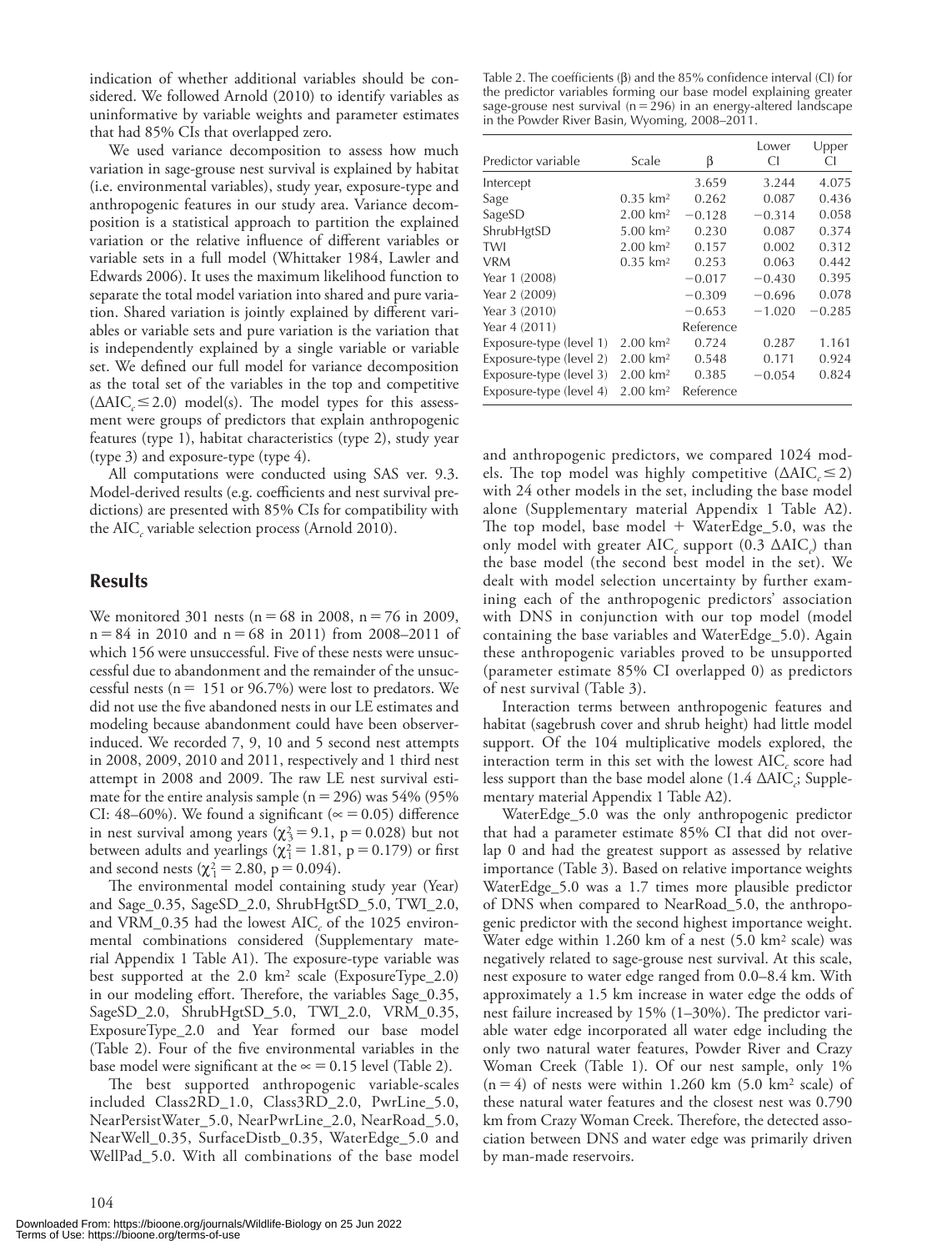Table 3. Summary of anthropogenic variable importance in logistic exposure models that are represented in the competitive model set ( Δ AIC *<sup>c</sup>*  $\leq$ 2) of greater sage-grouse nest survival (n = 296) in an energy-altered landscape in the Powder River Basin, Wyoming, 2008–2011. The table presents the variable weights based on the top and competing models (24 models) and the number of models that contain each predictor (models present). The base model  $(Sage_0.35 + SageSD_2.0 + ShrubHgtSD_5.0 + TWl_2.0 + VRM_0.35 + Year + ExposureType_2.0)$  was fixed in all models. The coefficients (β) and 85% confidence interval (CI) for WaterEdge are from our top model (base model + WaterEdge\_5.0). The  $\beta$  and the 85% CI for the remainder of the anthropogenic variables are from our top model fitted with the variable of interest (e.g. base model + WaterEdge\_5.0 + NearRoad\_5.0). The β and corresponding CI for that predictor variable are highlighted in gray if the 85% CI that does not overlap zero. Results are from standardized variables.

| Predictor<br>variable | Scale                  | Decay distance         | Variable weight | Models present (no.) | ß        | Lower CI                          | Upper CI |
|-----------------------|------------------------|------------------------|-----------------|----------------------|----------|-----------------------------------|----------|
| WaterEdge             | $5.00 \text{ km}^2$    |                        | 0.507           | 13                   | $-0.155$ | $-0.301$                          | $-0.010$ |
|                       |                        |                        |                 |                      |          | Variable + top model <sup>a</sup> |          |
| NearRoad              |                        | 1.260 km               | 0.287           | 8                    | $-0.712$ | $-1.693$                          | 0.268    |
| WellPad               | $5.00 \text{ km}^2$    |                        | 0.161           | 4                    | 0.151    | $-0.061$                          | 0.362    |
| NearPwrLine           |                        | $0.800 \; \mathrm{km}$ | 0.142           | 4                    | 0.384    | $-0.184$                          | 0.953    |
| <b>NearWell</b>       |                        | $0.335$ km             | 0.142           | 4                    | 0.524    | $-0.399$                          | 1.447    |
| Class2RD              | $1.00 \text{ km}^2$    |                        | 0.068           | 2                    | 0.073    | $-0.085$                          | 0.231    |
| PwrLine               | $5.00 \text{ km}^2$    |                        | 0.061           | $\mathcal{L}$        | 0.054    | $-0.097$                          | 0.205    |
| SurfaceDistb          | $0.35$ km <sup>2</sup> |                        | 0.060           | 2                    | $-0.061$ | $-0.219$                          | 0.097    |
| Class3RD              | $2.00 \text{ km}^2$    |                        | 0.055           | $\mathcal{L}$        | 0.022    | $-0.165$                          | 0.209    |
| NearPersistWater      |                        | 1.260 km               | 0.030           |                      | 0.260    | $-0.555$                          | 1.086    |

ahereafter variables β and corresponding CI are from the variable of interest fitted with our top model. The top model contains eight terms  $(Sage_0.35 + SageSD_2.0 + ShrubHgSD_5.0 + TWI_2.0 + VRM_0.35 + Year + ExposureType_2.0 [base model] + WaterEdge_5.0).$ 

100

Prior to adjusting for nest exposure to different environmental conditions (e.g. environmental and terrain predictor variables), the LE nest survival estimates for non-mitigated nests (level 3) were 14% lower than mitigated nests (level 2). When the model was adjusted for different environmental conditions (i.e. base model), the LE nest survival predictions narrowed but level 3 was still 5% lower than level 2. Yet, the 85% CI for level 2 nests overlapped unaltered nests (level 1) and level 3 nests (Fig. 2). For all LE nest survival models, before and after adjusting for environmental and anthropogenic factors, the pattern in nest survival remained the same with nest survival being the highest outside development, second highest in mitigated areas, and lower in nonmitigated NG development areas (Table 4).

The average amount of WaterEdge\_5.0 exposure differed among the four exposure-type nests defined at the 2.0 km<sup>2</sup> scale. Nests in level 1, level 2, level 3 and level 4 on average were exposed to  $1.696 \pm 0.215$  km,  $1.208 \pm 0.140$  $km, 2.313 \pm 0.289$  km and  $1.321 \pm 0.225$  km of persistent water edge, respectively. Nests in non-mitigated development were exposed to the greatest amount of water edge. Surface disturbance exposure also diverged among levels. Surface disturbance exposure within a 2.0 km<sup>2</sup> area, the best supported scale in which the nests were categorized into the exposure-type variable, was: level  $1 = 0.16 \pm 0.03\%$ , level  $2 = 1.99 \pm 0.11\%$ , level  $3 = 2.79 \pm 0.22\%$  and level  $4 = 1.42 \pm 0.17$ %. At a more localized scale (0.35 km<sup>2</sup>), the scale in which greater sagebrush cover had the most support as a predictor of DNS, the average percent of surface disturbance exposure per exposure-type was: level  $1 = 0.12 \pm 0.04\%$ , level  $2 = 1.85 \pm 0.13\%$ , level  $3 = 2.58 \pm 0.36\%$  and level  $4 = 1.22 \pm 0.23$ %. Nests in non-mitigated NG development were exposed to the greatest amount of surface disturbance and, as expected, nests outside of development were exposed to the least amount of surface disturbance.

 Variance decomposition suggested that environmental predictor variables explained the largest amount of variation



energy development and on-site mitigation (factor variable ExposureType\_2.0; Table 1) in the Powder River Basin, Wyoming, 2008-2011. The LE predictions are derived from our base model  $(Sage_0.35 + SageSD_2.0 + ShrubHgtSD_5.0 + TWI_2.0 + VR$  $M_0.35 + Year + Exposure-type_2.0$  that controls for confounding factors such as study year and habitat characteristics. The black dashed line is the LE nest success estimate (54%) for our entire nest sample. The blue and red dashed lines are range-wide average sagegrouse nest success estimates from non-altered (51%) and altered (37%) habitats, respectively (Connelly et al. 2011).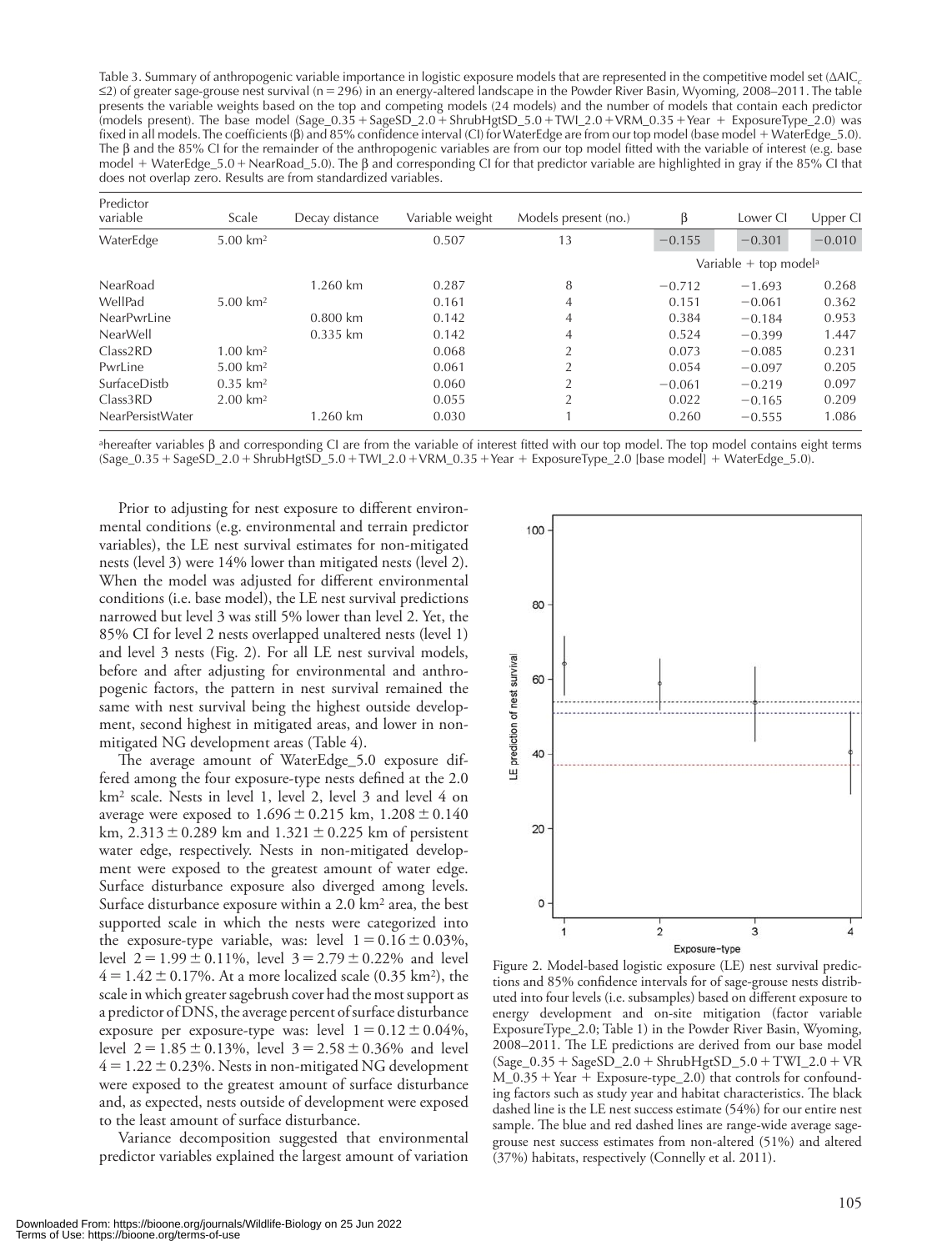Table 4. Greater sage-grouse nest survival estimates (non-adjusted model) and nest survival model predictions (base model and top model) for nests with different exposure to energy development and mitigation (Exposure-type) in the Powder River Basin, Wyoming, 2008– 2011. Estimates and predictions include 85% confidence intervals. The nest sample  $(n = 296)$  is distributed per level as follows: level  $1 = 87$  nests, level  $2 = 114$  nests, level  $3 = 51$  nests and level  $4 = 44$  nests.

|                                     | Logistic exposure nest survival estimates/predictions |                                                                                                        |                    |  |  |
|-------------------------------------|-------------------------------------------------------|--------------------------------------------------------------------------------------------------------|--------------------|--|--|
| Exposure-type                       | Non-adjusted model                                    | Top model (environment +<br>Base model<br>$\frac{1}{2}$ (environmental + year)<br>$year + water edge)$ |                    |  |  |
| Level 1 (unaltered habitat)         | $61\%$ (53–68%)                                       | $64\%$ $(56-72\%)$                                                                                     | $65\%$ (56-72%)    |  |  |
| Level 2 (mitigated development)     | $58\%$ (51–65%)                                       | $59\%$ (52–66%)                                                                                        | $58\%$ (51–65%)    |  |  |
| Level 3 (non-mitigated development) | $44\%$ (34–53%)                                       | $54\%$ (43–63%)                                                                                        | $57\%$ (46-66%)    |  |  |
| Level 4 (periphery of development)  | $44\%$ (33–54%)                                       | $41\% (29 - 51\%)$                                                                                     | $39\% (28 - 50\%)$ |  |  |

in DNS (33.2%). Anthropogenic variables explained 22.1%, exposure-type explained 3.8%, and study year explained 25.4%. We detected very little variance explained by shared components. The only shared component of any magnitude was shared variation of 13.8% between the anthropogenic and exposure-type components; all other shared components explained less than 5%.

## **Discussion**

 We found that nest survival estimates from mitigated development areas, both before and after model-adjusting (58% to 59%), were relatively high when compared to other sage-grouse research in altered and unaltered habitats. Previous on-site mitigation for oil and gas development in sagegrouse habitat has been deemed unsuccessful for maintaining sage-grouse populations (Walker et al. 2007a, Naugle et al. 2011). Our results from an enhanced on-site mitigation strategy suggest a measurable improvement in nest survival when these mitigation strategies are implemented. The PRB has undergone extensive gas development during the last 15 years and persistence of this sage-grouse population has been uncertain (USFWS 2010), so increased nest survival associated with these mitigation strategies may improve the likelihood of persistence.

 Poor nest survival rates can dramatically limit population growth in sage-grouse (Schroeder et al. 1999, Taylor et al. 2012). As with many avian species (Liebezeit et al. 2009), sage-grouse nest survival is generally lower in human-altered habitats, regardless of the type of development, when compared to unaltered habitats (Connelly et al 2011, LeBeau et al. 2014). Lower nest survival in human-altered habitats is likely a consequence of diminished habitat quality and predator subsidization in these altered habitats (Chalfoun et al. 2002, Hagen 2011). Our results support the conclusion that undisturbed habitats yield the highest nest survival estimates when compared to altered habitats. Connelly et al. (2011) reported an average range-wide nest survival rate of 37% for sage-grouse nests located in altered habitats compared to 51% nest survival in unaltered habitats (Connelly et al. 2011) and Webb et al. (2012) reported a 28.9% nest survival rate in energy-altered habitats in Wind River Basin, Wyoming. Our findings suggest that reduced construction of reservoirs for holding NG discharge water was the on-site mitigation measure that had the greatest positive benefit to nest survival of sage-grouse in NG development areas. Additionally, our findings suggest that mitigation focused on

reducing sagebrush removal was also important to bolstering nest survival.

 Our nest survival models consistently revealed that nests in mitigated development had the second highest survival, followed by nests in non-mitigated development. When we account for habitat differences between areas (modeladjusted with environmental predictor variables) we found that nest survival in mitigated development areas was 5% lower than nest survival in unaltered areas but 5% higher than nests in non-mitigated development; however, the 85% CI for these predictions overlap (Fig. 2). After adjusting for all the predictors in our top model, environmental factors plus water edge, there was little difference between nest survival predictions (1%) for nests in mitigated development and non-mitigated development. This suggests that the predictors comprising our top model are accounting for the majority of difference in nest survival between these areas; thus, giving us greater confidence in our top model as well as the importance of water edge (e.g. man-made reservoirs). The pattern in nest survival for the different exposure-types, both before and after adjusting for environmental differences, provide evidence that on-site mitigation resulted in a moderate increase in sage-grouse nest survival when compared to NG development without these mitigation practices in place.

We detected a significant and negative association between nest survival and water edge within 1.3 km of a nest site. This suggests that mitigation focused on managing produced water by transporting it in pipelines to treatment facilities or perennial drainages rather than constructing on-site reservoirs was an important component of the implemented mitigation on sage-grouse nest survival. The relationship between water reservoirs and reduced sagegrouse nest survival in oil and gas development areas support previous findings indicating sage-grouse nest survival was lower in habitats closer to water features and energy development in two study sites in Wyoming (Dzialak et al. 2011, Webb et al. 2012). However, we did not find that proximity to water edge was driving nest failures; rather, nests with a greater amount of water edge within the habitat surrounding the nest were less likely to be successful. We speculate that this negative association with water edge is because predators concentrate foraging activities in areas with more water edge resulting in an increased chance that a nest will be discovered. Further, predators that are generally associated with water and are proficient predators of avian nests, such as the striped skunk (Larivière and Messier 1998, Hagen 2011), may be contributing to decreased nest survival in these areas. Thus, we theorize that anthropogenic water edge may be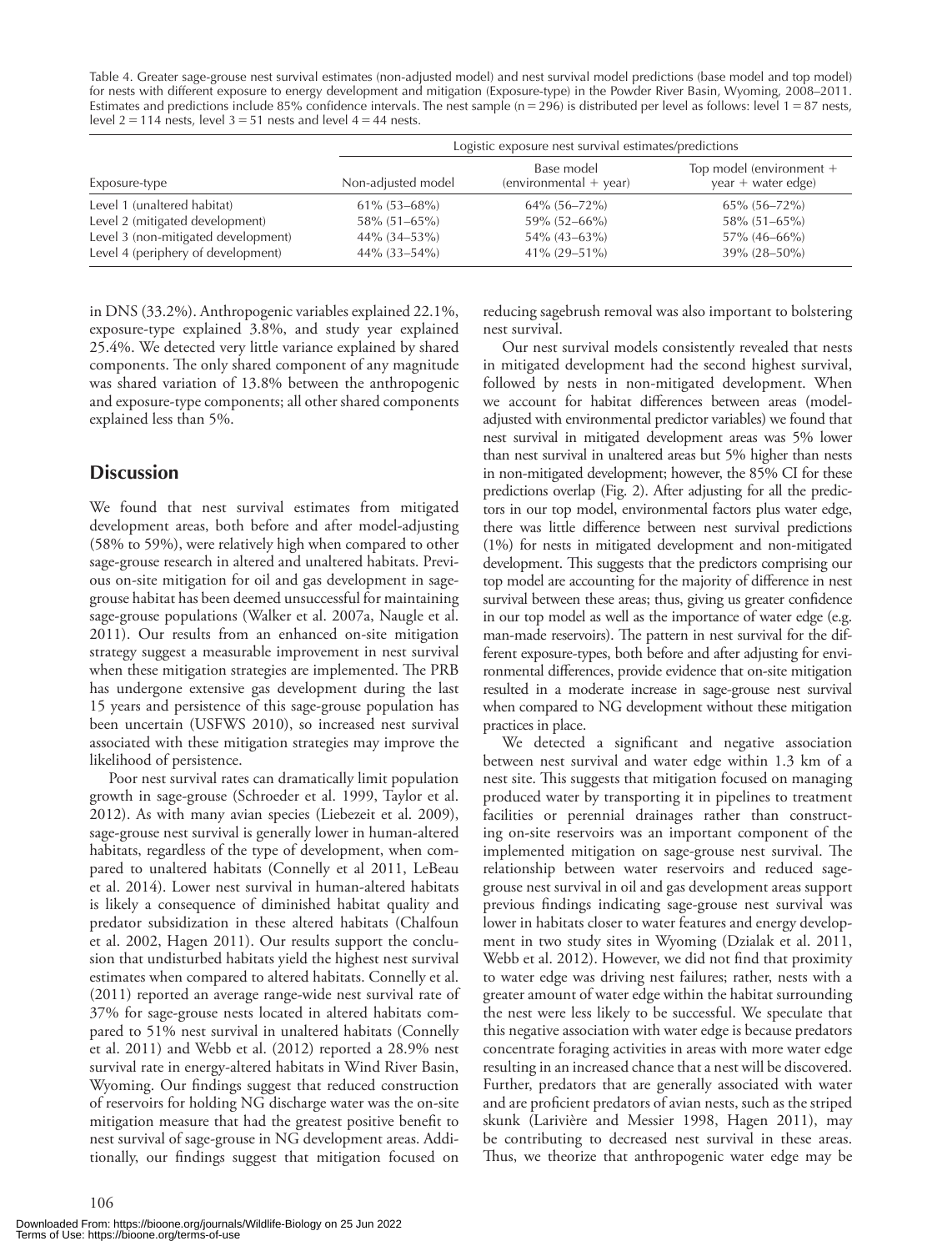subsidizing nest predators, including those that would not use the area regularly if greater water edge and other anthropogenic features were not present. Novel nest predators including the striped skunk (Larivière and Messier 1998) appear to be moving into sagebrush habitats in the PRB.

 NG related water features are of particular importance in the PRB because these features aid in the spread of WNv into sage-grouse habitat (Zou et al. 2006). The combination of West Nile virus and energy development has been a major threat to sage-grouse population persistence in the PRB (Walker et al. 2007b, Walker and Naugle 2011). Sage-grouse adults and chicks are extremely susceptible to WNv infection and infection almost always results in death (Walker et al. 2007b, Walker and Naugle 2011). Therefore, adding water features to energy development landscape in the PRB and in other areas where WNv is present can result in double jeopardy for sage-grouse populations as these water features are associated with increased mortalities and depressed nest survival.

 At the end of our study (2011), 191 NG related reservoirs had been constructed in our study area. However, sage-grouse nests in mitigated development areas, on average, were exposed to almost half the amount of water edge compared to those located in non-mitigated development areas  $(5.0 \text{ km}^2 \text{ scale})$ . The differences in water edge provides further evidence that the divergence in nest survival between mitigated and non-mitigated development areas was largely being driven by the reduction in NG reservoir construction.

The importance of sagebrush cover to sage-grouse nest survival is well known (Schroeder et al. 1999). Consistent with other research (Webb et al. 2012, Kirol et al. 2015), nests in our study that were centered in areas with greater sagebrush cover at a localized scale (within 0.34 km of a nest) were more likely to be successful than nests surrounded by less sagebrush cover. Yet, surface disturbance was not statistically supported as having a direct effect on sage-grouse nest survival although the effect direction was the same (e.g. increased surface disturbance had a negative association with nest survival). This relationship is logical because surface disturbance did not always result in sagebrush removal because not all of the development occurred in sagebrush stands. These findings considered together suggest that mitigation efforts focused on reduced surface disturbance, especially in the form of sagebrush removal, are also consequential to sage-grouse nest survival.

 We did not detect a direct association between nest survival and NG wells (distance to a well or well density). This finding contrasts with studies in which nests closer to energy wells were more likely to fail (Dzialak et al. 2011, Webb et al. 2012), but corroborated by others that did not detect a direct association between energy wells and nest survival (Aldridge and Boyce 2007, Dinkins 2013, Kirol et al. 2015). Predation is a regular factor affecting sage-grouse nesting success and anthropogenic changes to the environment can affect predation (Hagen 2011). Therefore, we suspect that the variety of relationships that have been found during different studies on sage-grouse nesting success in human-altered landscapes results in part from differences among study areas in relation to the shifts in predator community structure, abundance, and behavior (Chalfoun et al. 2002, Hagen 2011). Predator shifts likely respond differently to varying types and extents of development, including such factors as vegetation change, infrastructure, and many other factors that accompany the "human footprint" (Leu et al. 2008).

Common ravens *Corvus corax* are effective sage-grouse nest predators (Bui et al. 2010, Coates and Delehanty 2010, Hagen 2011), but, as of 2011, not a single common raven nest was recorded in our study area (<www.blm.gov/wy/ st/en/field offices/Buffalo/wildlife/data.html>, accessed 1 February 2012). Therefore, we theorize that the sparseness of common ravens provides a partial explanation for the relatively high sage-grouse nest survival in our study. Also, abundance of common ravens may help explain some inconsistencies in identified associations between sage-grouse nest survival and specific infrastructure features among different studies (e.g. distance to a well, Dzialak et al. 2011) because certain infrastructure, such as wells and power poles, provide perching and nesting structures used by ravens (Bui et al. 2010). Thus, sage-grouse nests closer to these features would be more likely to be predated by ravens.

Sage-grouse research using presence-absence data has consistently revealed disproportionately low use of habitat associated with energy infrastructure (Aldridge and Boyce 2007, Naugle et al. 2011, Hess and Beck 2012, Smith et al. 2014). Therefore, it is important to consider our findings in the context of female sage-grouse choices for nest placement. That is, in some cases avoidance behavior could have prevented us from detecting effects of infrastructure on sage-grouse nest fate because of little or no nesting occurring near that feature. For instance, we did not find a direct relationship between nest survival and the density or distance to overhead power lines. However, similar to other prairie grouse species (Pitman et al. 2005), sage-grouse in our study rarely nested proximate to overhead power lines or in areas with higher power line densities. Only 13% of our nest sample was located within 0.34 km of an overhead power line and 78% of our nests were located in habitats with a power line densities less than  $17 \text{ km}$  per  $5.0 \text{ km}^2$ ; even though there was approximately 296 km of overhead power lines in our study area and densities exceeded 51 km per 5  $km<sup>2</sup>$  in some areas.

 Unexpectedly, our lowest nest survival estimates of 40% came from level 4, which were nests outside of primary development areas but still within 0.8-km of energy related infrastructure (e.g. access roads, overhead power lines). Level 4 contained our lowest sample of nests  $(n = 44)$  compared to the other levels. We found that these nests were mainly clustered along a major energy access road (used to access several PODs) and the interstate. Although our results do not explain the lower survival estimate for level 4, we suspect that the proximity of these nests to the interstate and a heavily used access road might have negatively affected nest survival.

 Variance decomposition revealed that environmental variables specific to vegetation characteristics explained the largest amount of variation in nest survival in our study area. In addition, nest survival differences among years explained a significant portion of the variability in nest survival. The exposure-type factor variable, explaining development and mitigation, only explained 4% of the variation in nest survival when considered alone. Yet, exposure-type shared 14% of the variation in nest survival with anthropogenic variables that, when considered alone, explained 21% of the variation.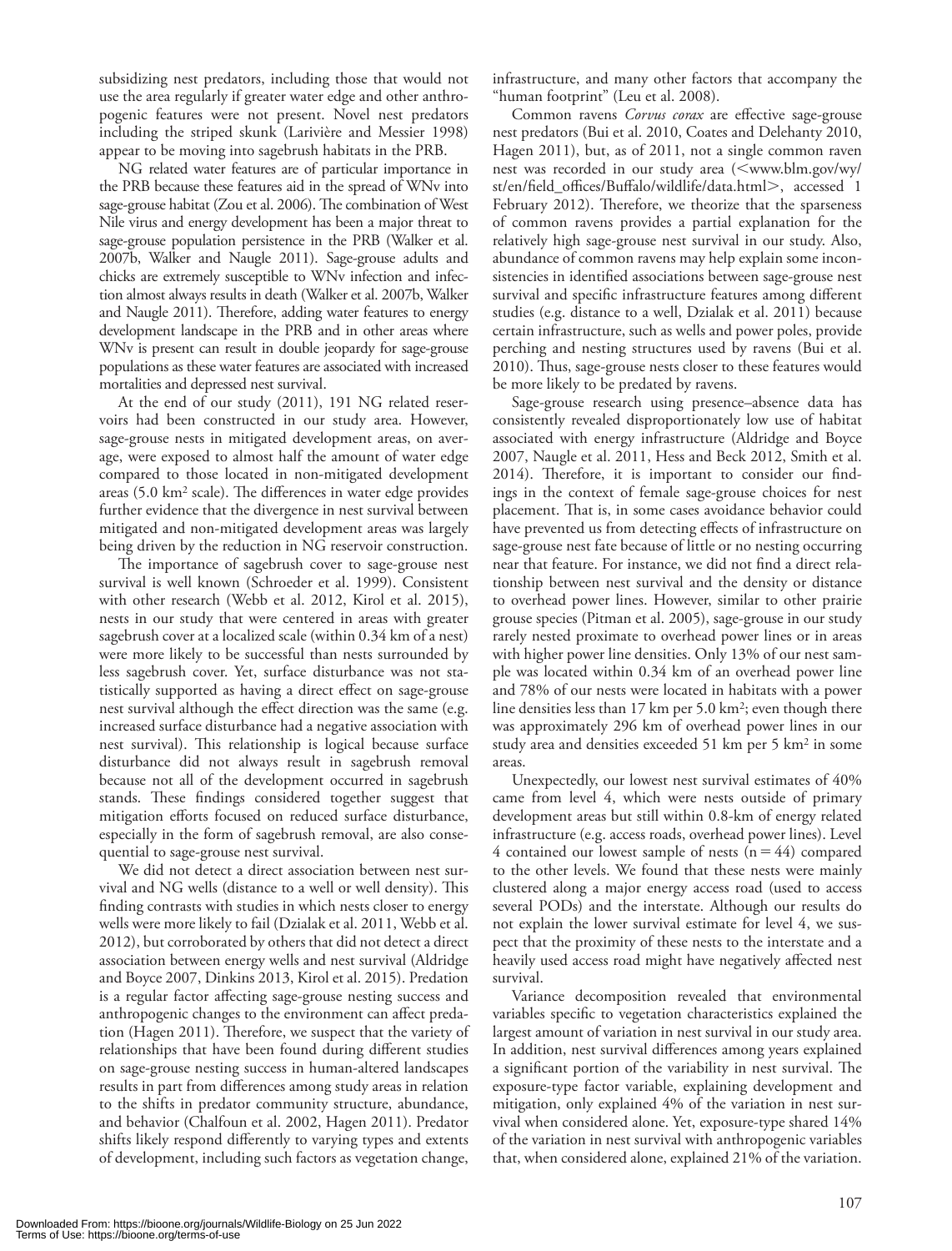The shared variation between anthropogenic and exposuretype components provides additional evidence that differences in distribution and density of anthropogenic features within the four exposure-types is related to nest survival.

Our work is the first to quantify and evaluate the benefits of a research informed on-site mitigation strategy for sagegrouse and demonstrate that adaptive oil and gas development practices can have measurable benefits to a critical sage-grouse fitness parameter. Our findings are especially important for sagegrouse conservation because the majority of sagebrush habitats are managed by agencies with multiple-use mandates (USFWS 2010) and empirically testing the consequences of changes in development practices (i.e. on-site mitigation) is an important component of adaptive management (Boyce 2011). After dissecting the components of a NG field, we found that minimizing NG reservoir construction was the most consequential mitigation practice in relation to nest survival. Therefore, limiting reservoir construction may reduce impacts to sage-grouse populations in oil and gas fields and be an added conservation benefit to the Wyoming sage-grouse core area initiative (State of Wyoming Executive Order 2011-2). We were able to quantify the effects of mitigation on sage-grouse productivity compared to non-mitigated energy development. Our results further support the need for studies of the specific mechanisms, such as predator-prey ecology (Hagen 2011), that are critical to understanding sage-grouse productivity and better informed mitigation in landscapes undergoing energy development.

 *Acknowledgements –* We thank Anadarko Petroleum Corporation for funding. Many Anadarko staff members including David Applegate, Tom Clayson, Charley Dien, Colleen Faber, Jerry Geer, Tammi Hitt, Jeff Maddox and Nick Owens provided logistical support and provided assistance with gathering GIS data on gas field infrastructure. We extend a special thanks to the Powder River Basin landowners for their cooperation and land access. Thank you to Wyoming Game and Fish Department (WGFD) for providing our scientific research permit. WGFD staff members, Tom Christiansen, Lynn Jahnke, Bert Jellison and Tim Thomas provided field support and research suggestions. John Ensign from Montana Fish, Wildlife and Parks helped us with obtaining needed field equipment. We would like to thank Diane Adams at the BLM-Buffalo Field Office for providing us with GIS energy development data. We want to extend special thanks to our crew of field biologists who spent long days in the field gathering data. Dr. Brett Walker allowed us to review the unpublished methods section of his paper, and answered our questions regarding field methods, ensuring that we closely followed protocols from previous efforts by University of Montana. Thank you to Dr. Bradley Fedy who provided valuable input on the statistical analysis. Suggestions from Dr. Jonathan Dinkins, Dr. Christian Hagen and Dr. Terry Messmer greatly improved the manuscript. Any use of trade, product, or firm names is for descriptive purposes only and does not imply endorsement by the U.S. Government. This work was made possible in part by an Institutional Development Award (IDeA) from the National Institute of General Medical Sciences of the National Institutes of Health under Grant no. P20GM103408.

#### **References**

108

 Aldridge, C. L. and Boyce, M. S. 2007. Linking occurrence and fitness to persistence: habitat-based approach for endangered greater sage-grouse. - Ecol. Appl. 17: 508-526.

- Armstrong, D. M. 2008. Rocky Mountain mammals, 3rd edn. Rocky Mountain Nature Association, Inc. Univ. Press of Colorado, Boulder, CO.
- Arnold, T. W. 2010. Uninformative parameters and model selection using Akaike's information criterion. - J. Wildl. Manage. 74: 1175 – 1178.
- Beyer, H. L. 2011. Geospatial modelling environment. Spatial ecology, LLC. - <www.spatialecology.com/gme/>, accessed on 5 June 2014.
- Boyce, M. S. 2011. Forward. In: Naugle, D. E. (ed.), Energy development and wildlife conservation in western North America. Island Press, pp. 7-22.
- Bui, T. D. et al. 2010. Common raven activity in relation to land use in western Wyoming: implications for greater sage-grouse reproductive success. – Condor 112: 65–78.
- Burnham, K. P. and Anderson, D. R. 2009. Model selection and multimodel inference: a practical information-theoretic approach, 2nd edn. – Springer.
- Chalfoun, A. D. et al. 2002. Nest predators and fragmentation: a review and meta-analysis. - Conserv. Biol. 16: 306-318.
- Coates, P. S. and Delehanty, D. J. 2010. Nest predation of greater sage-grouse in relation to microhabitat factors and predators.  $-$  J. Wildl. Manage. 74: 240–248.
- Connelly, J. W. et al. 2000. Guidelines to manage sage-grouse populations and their habitats. – Wildl. Soc. Bull. 28: 967-985.
- Connelly, J. W. et al. 2011. Conservation of greater sage-grouse. – In: Knick, S. T. and Connelly, J. W. (eds), Greater sagegrouse: ecology and conservation of a landscape species and its habitats. Studies in avian biology, vol. 38, Univ. of California Press, pp. 549–563.
- Copeland, H. E. et al. 2011. Geography of energy development in western North America: potential impacts on terrestrial ecosystems. – In: Naugle, D. E. (ed.), Energy development and wildlife conservation in western North America. Island Press, pp. 7-22.
- Dalke, P. D. et al. 1963. Ecology, productivity, and management of sage grouse in Idaho. - J. Wildl. Manage. 27: 811-841.
- Dinkins, J. B. 2013. Common raven density and greater sagegrouse nesting success in southern Wyoming: potential conservation and management implications. – PhD thesis, Utah State Univ., Logan, UT.
- Doherty, K. E. 2008. Sage-grouse and energy development: integrating science with conservation planning to reduce impacts. – PhD thesis, Univ. of Montana, Missoula, MT.
- Doherty, K. E. et al. 2010. Greater sage-grouse nesting habitat: the importance of managing at multiple scales. – J. Wildl. Manage. 74: 1544-1553.
- Dzialak, M. R. et al. 2011. Identifying and prioritizing greater sagegrouse nesting and brood-rearing habitat for conservation in human-modified landscapes. - PLoS ONE 6: e26273.
- Eng, R. L. 1955. A method for obtaining sage grouse age and sex ratios from wings. - J. Wildl. Manage. 19: 267-272.
- Fedy, B. C. and Martin, K. 2011. The influence of fine-scale habitat features on regional variation in population performance of alpine white-tailed ptarmigan. - Condor 113: 306-315.
- Finn, S. F. and Knick, S. T. 2011. Changes to the Wyoming basins landscape from oil and natural gas development. – In: Hanser, S. E. et al. (eds), Sagebrush ecosystem conservation and management: ecoregional assessment tools and models for the Wyoming Basins. Allen Press, pp.112-140.
- Fox, J. 2008. Applied regression analysis and generalized linear models, 2nd edn. – Sage Publications.
- Giesen, K. M. et al. 1982. Methods for trapping sage grouse in Colorado. - Wildl. Soc. Bull. 10: 224-231.
- Hagen, C. A. 2011. Predation on greater sage-grouse: facts, process and effects. - In: Knick, S. T. and Connelly, J. W. (eds), Greater sage-grouse: ecology and conservation of a landscape